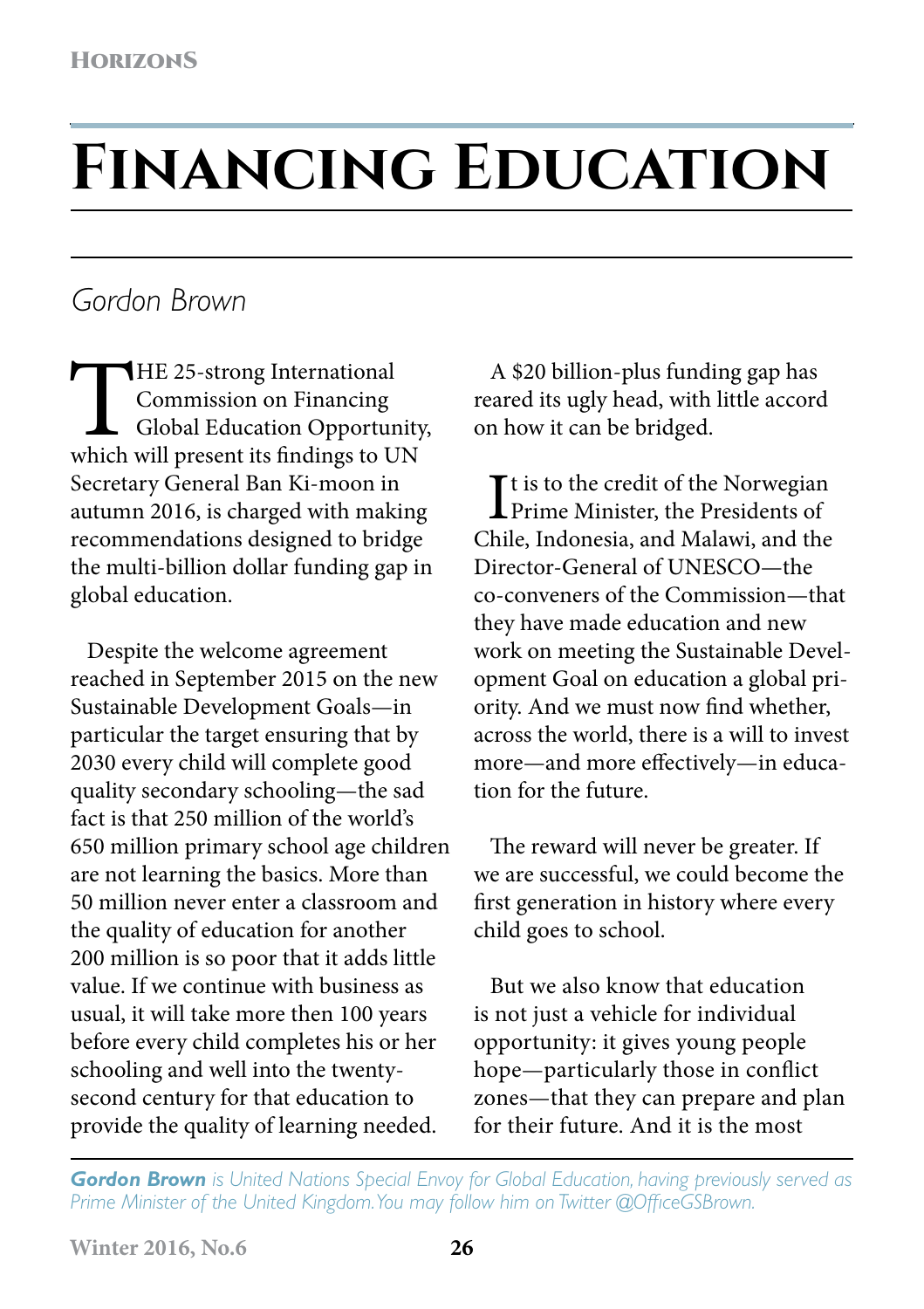

*Malala Yousafzai and Gordon Brown during the 2013 UN Youth Assembly on education*

powerful antidote to violent extremism, showing that coexistence is not an impossibility, as ISIS claims, but is the best way forward.

Then the world set its first development goals in 2000 (the Millennium Development Goals), an education objective that every child be at primary school by 2015 was included, and education aid and national education spending rose. That enabled an extra 40 million children to get to school, and pushed primary school enrolment up to nearly 90 percent.

But even as the benefits of education investment become ever more

important to economic growth, aid for global education has been falling fast by nearly 10 percent in recent years. And with countries with the greatest needs continuing to spend too little of their domestic resources on schooling (in many cases just 2 percent), the education gap between rich and poor countries continues to grow. The share of education in total domestic spending fell from 16 to 14 percent in lowincome countries over the last decade, while spending on health increased from 9 to 11 percent.

Moreover, spending can do little if it is not effectively used to best effect to tackle the challenges we face. In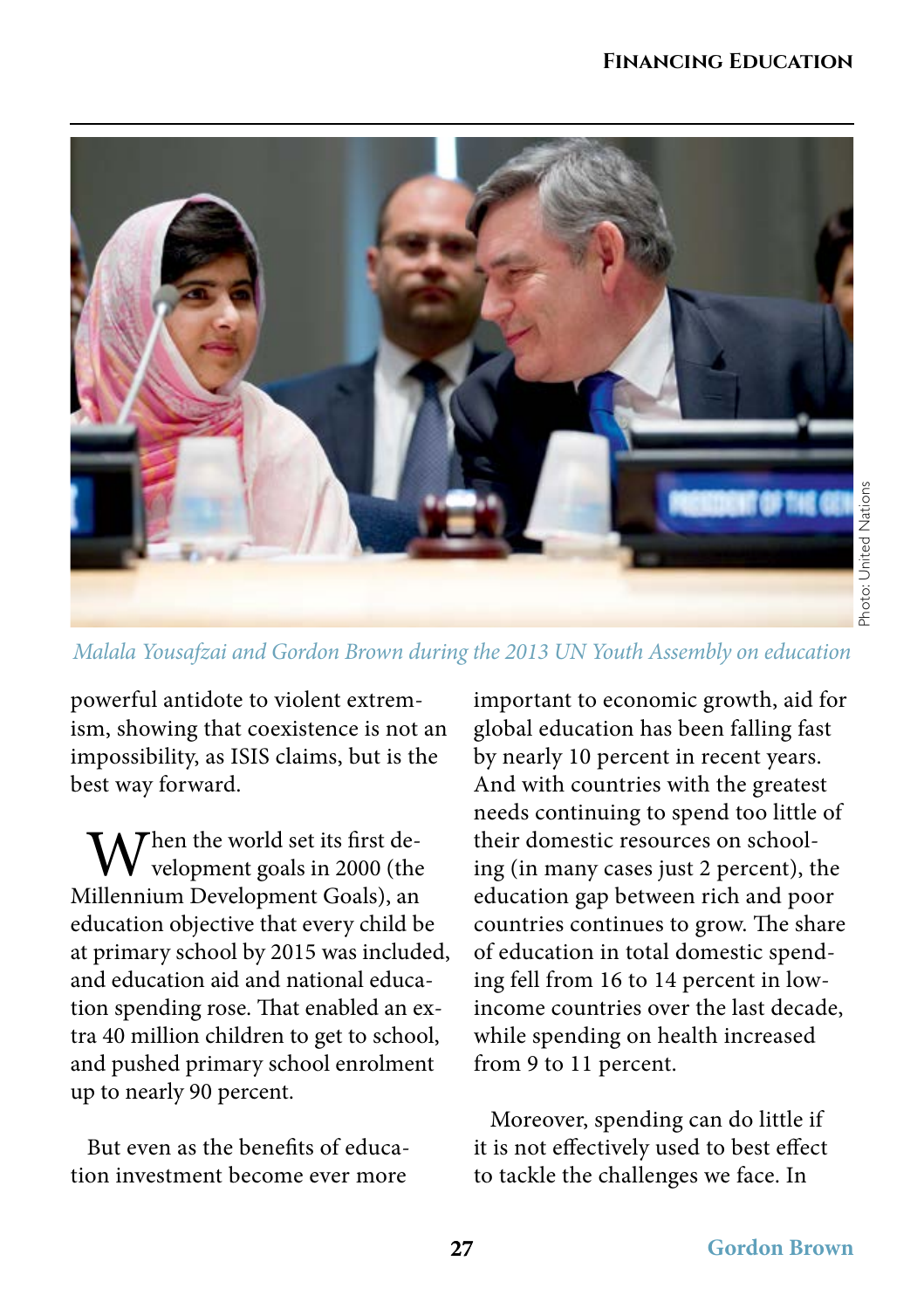many low-income countries, spending is not always linked to high learning outcomes. In low-income countries, almost half of all public resources are spent on the 10 percent most educated children. This explains in particular why we have done so little to ensure that the most marginalized children children in remote rural areas, street

children, and children in conflict zones—enjoy their right to education and actually reap the benefits of learning.

 $\bf{D}$  ecent surveys  $\mathbf{\mathbf{\Lambda}}$ show that there are still more than 14 million children under the age of 14 who are child laborers, and upwards of 10 million girls of school age who are married off against their will every year.

*250 million of the world's 650 million primary school age children are not learning the basics. More than 50 million never enter a classroom; and the quality of education for another 200 million is so poor that it adds little value.*

factor. In many countries, pupil-teacher ratios are extremely poor, which make it difficult for teachers to give children personal attention. According to UNES-CO, in four countries—the Central African Republic, Chad, Guinea-Bissau, and South Sudan—the ratio of pupils to qualified teachers is greater than 100:1. Many schools and school systems also

fail to provide appropriate performance feedback, incentives, and support to help teachers do their job.

Even after some<br>Eyears of education, young children are not learning the basics and cannot read and write. In Nicaragua, for example, 90 percent of second-grade pupils failed to correctly answer a basic math question and

Today in sub-Saharan Africa there are 16.7 million girls who are not in school, and most of them will never set foot inside a classroom. Globally there are estimated to be 500 million girls who will never complete their education.

Moreover, few of the poorest children in developing countries make it beyond primary school; but beyond the issues of access, retention, and completion, the quality of education is also a crucial 60 percent were not able to correctly identify numbers.

In fact, learning standards are so low that less than two-thirds of primary school aged children are learning the basics in math and literacy in the leastdeveloped countries, fragile low and middle income countries, and small island developing states.

And the gap in school outcomes continues to grow despite our increased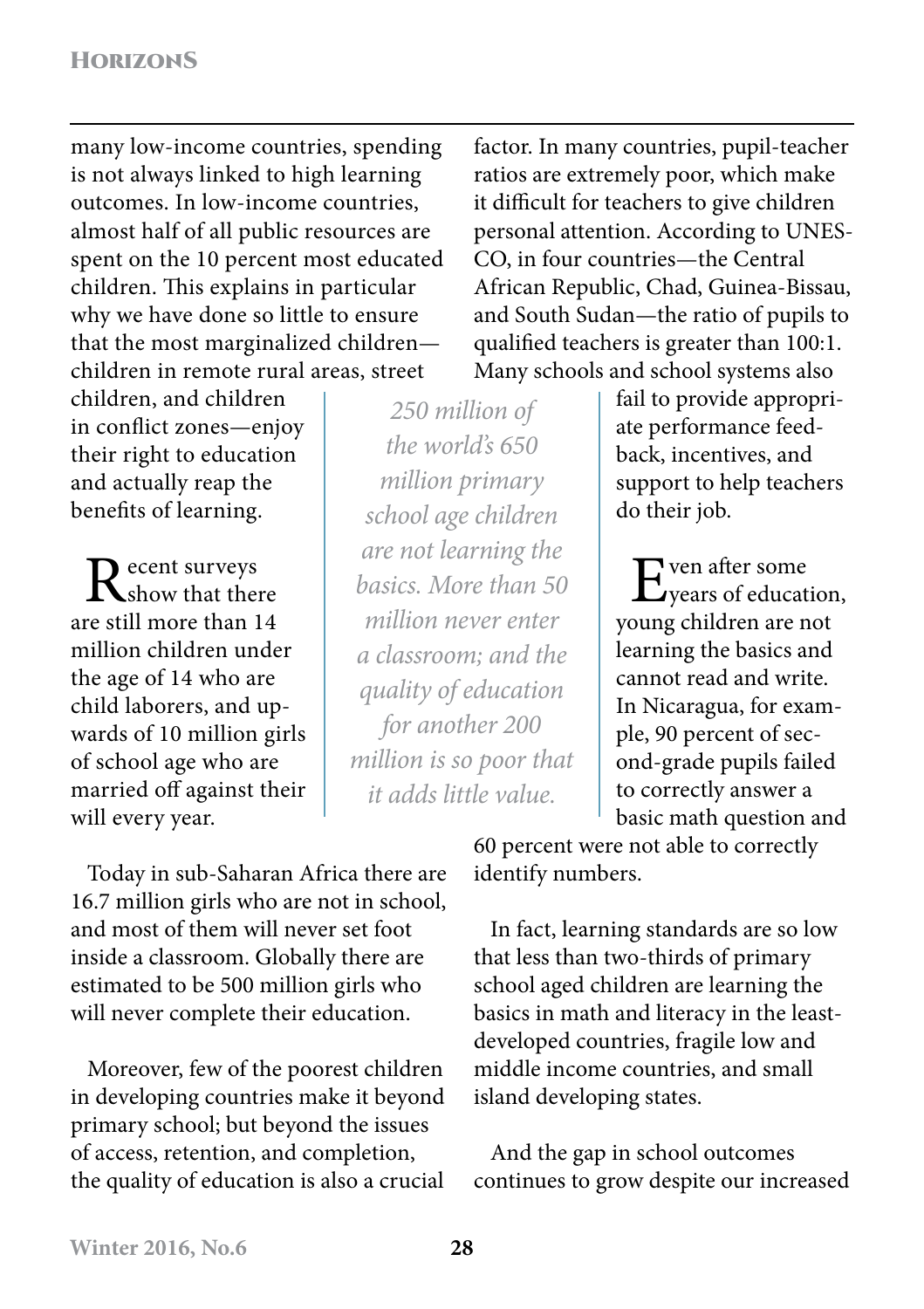knowledge of what works: good school leadership, good school teachers, an emphasis on a disciplined curriculum backed up by testing, and the embrace of new technology.

While many argue that the secret to quality learning is good teachers, also important are good head teachers, a well-

organized curriculum, and the effective employment of technology—all supported by a well-functioning education system. In none of the countries that are behind are teachers or head teachers well trained, nor is the curriculum or the use of technology well organized.

 $\bigcap$  o the question the world must con-**O** front is: are we prepared to make the right investments for high educational standards and outcomes that bring economic success, as well as individual opportunity and social cohesion?

Today around 60 percent of young Korean, Taiwanese, and Japanese adults complete higher education degrees. In Burundi, the Central African Republic, and the Democratic Republic of Congo that figure is just 1 percent. If current trends continue, by 2050 the gap will have grown further—with the Koreans, Taiwanese, and Japanese at 75 percent, and these African states still below 5 percent.

Performance in some countries has been so poor that some leading academics have suggested we have been too ready to claim the value of education to economic growth without scientific evidence to back it up.

So, in 2015, we are 59 million<br>Spupils short of meeting the Mil-

*Even as the benefits of education investment become ever more important to economic growth, aid for global education has been falling fast by nearly 10 percent in recent years.* 

lennium Development Goals that every single child complete primary education. We are thus at a moment of truth: either we step up to make a serious attempt to meet the new Sustainable Development Goals—all pupils to complete secondary

education by 2030—or we have to accept that we will be accused of letting down, even betraying, a whole generation of young people in poor countries. We will be accused of being too ready to make promises that we do too little to keep.

## Breaking New Ground

In our work as a Commission, we<br>will seek to break new ground. For **T** n our work as a Commission, we too long we have downplayed important drivers of learning, such as the links between health and education, and now with innovative research and pilot programs, we will focus on how educational opportunity unlocks good health outcomes and vice versa.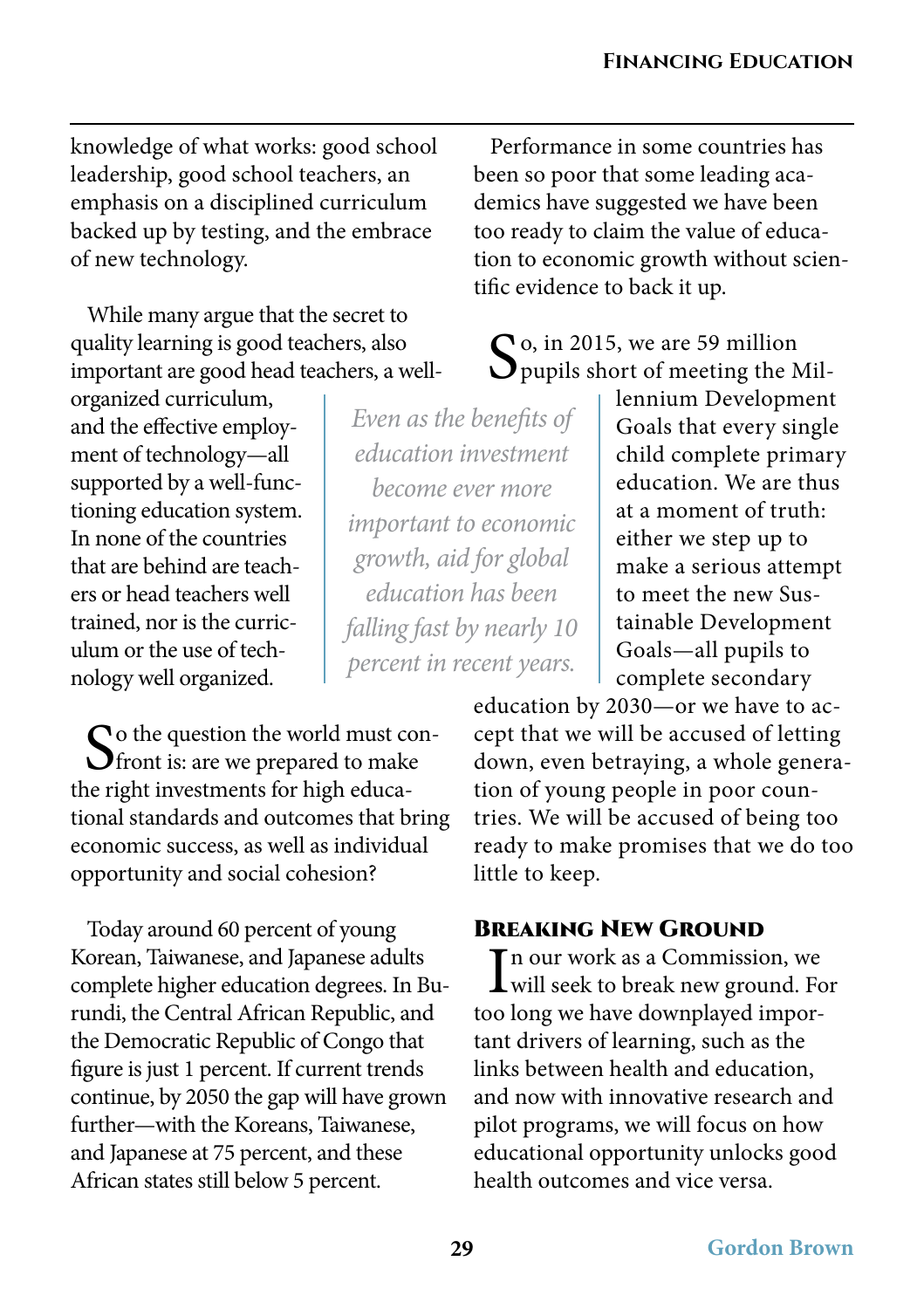And we cannot, at one and the same time, assert that in the advanced economies the first 48 months of a child's life are more important educationally than any of the next 48 years without applying these lessons to the millions

who have no playgroups or nursery educational opportunities in the poorest countries.

Nor can we ignore the advances made when developing countries decide they will be judged by international standards, like the Programme for International Student Assessment, to push up standards in their schools.

And because we sense there is no  $\Gamma$ inherent contradiction between promoting the best access and promising the highest standards, we will not neglect the marginalized. If past initiatives have failed to recognize that the measures needed to get the street child, the rural poor, and the child laborer into education demand so much more than building a school and training teachers, we have to rectify this.

An approach sometimes called 'progressive universalism' needs consideration. While all must have the best basic education, more has to be

done for those who need help most. We will have failed if in 2030 we have expanded secondary schooling but still cannot provide quality places for that bottom 10 percent who do not yet go to primary school.

*Learning standards are so low that less than two-thirds of primary school aged children are learning the basics in math and literacy in the leastdeveloped countries, fragile low and middle income countries, and small island developing states.*

 $\bigcap$  ut there can be  $\mathbf D$  no solution to the demands for universal education without better use of new technology—not at the expense of traditional teaching, but to its enhancement. Online learning offers us the chance to develop the two great skills that underpaid, undervalued, and under-resourced teachers have always brought to education.

The first is the skills of the lecturer—the sage of the stage—some of which can now be employed online and the second is the skills of the tutor—the guide by your side—who can give the oneon-one encouragement and prompting which pupils the world over desperately need, and whose importance will become greater than ever.

The 2030 Agenda for Sustainable **L** Development, and the SDGs that are integral to its success, is dominated by the numbers of children who are not in conflict countries. We know that 30 million of the world's 60 million inter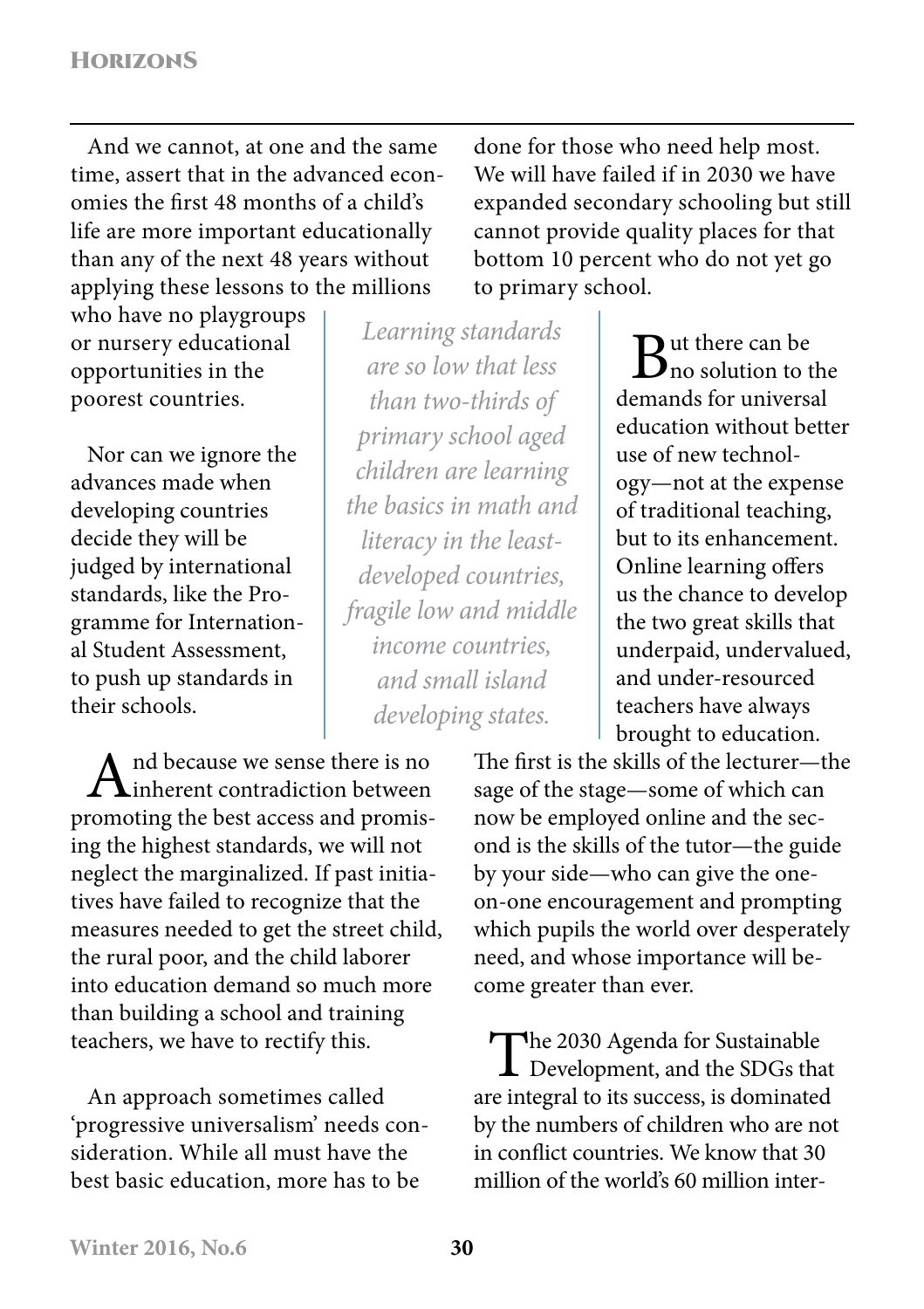nally displaced persons and refugees are children. Syria alone has six million displaced children and two million child refugees—most of them in Jordan, Turkey, and Lebanon, and most of whom are denied their basic right to education.

So we cannot forget that half of the world's out-of-school children are in conflict zones and emergencies, and that

the term 'universal education' means little if we cannot cater for their education where they are—either in the many camps or in huts, hovels, and tenants.

In an emergency they must have food, shelter, and healthcare for survival. But we cannot afford to neglect the education of children. It is said that you can survive 40 days without food, eight days without water, eight minutes without air, and only for a second without hope. And it is education—the assurance that no matter the conditions you can plan and prepare for a future—that does more than anything else to give young people hope.

 $A<sup>n</sup>$  exciting experiment has been<br>tried in Lebanon, where doubleshift schools have been adopted. In the morning, local children are taught with some refugee children; while in the afternoon, Syrian refugee children are taught in the same classroom. Altogether, approximately 200,000 children are being

educated under the double shift system, with a plan to extend that number to include all 500,000 refugee children.

A further 600,000 or so places are needed in Turkey and Jordan, where a

*The education gap between rich and poor countries continues to grow.*

double-shift system has had some early success. In an emergency, the typical problem is lack of capacity—lack of facilities and lack

of staff. But in the region there is no shortage of facilities if we operate the double shift system, and as yet there is a surplus of teachers.

The problem is a shortage of money as well as the willingness to try bold new approaches.

With the support of the heads of UNICEF, UNESCO, and the Global Partnership for Education, the world has already agreed that a new platform should be created for the provision of education in emergencies. This could be formalized at the World Humanitarian Summit in Turkey in spring 2016.

The question is whether the Com-**L** mission can go one better: to find a way—for not just conflict zones but all communities where education funding has been denied—to create millions of small beacons of hope and make them light up the poorest, most remote, and least promising corners of the world.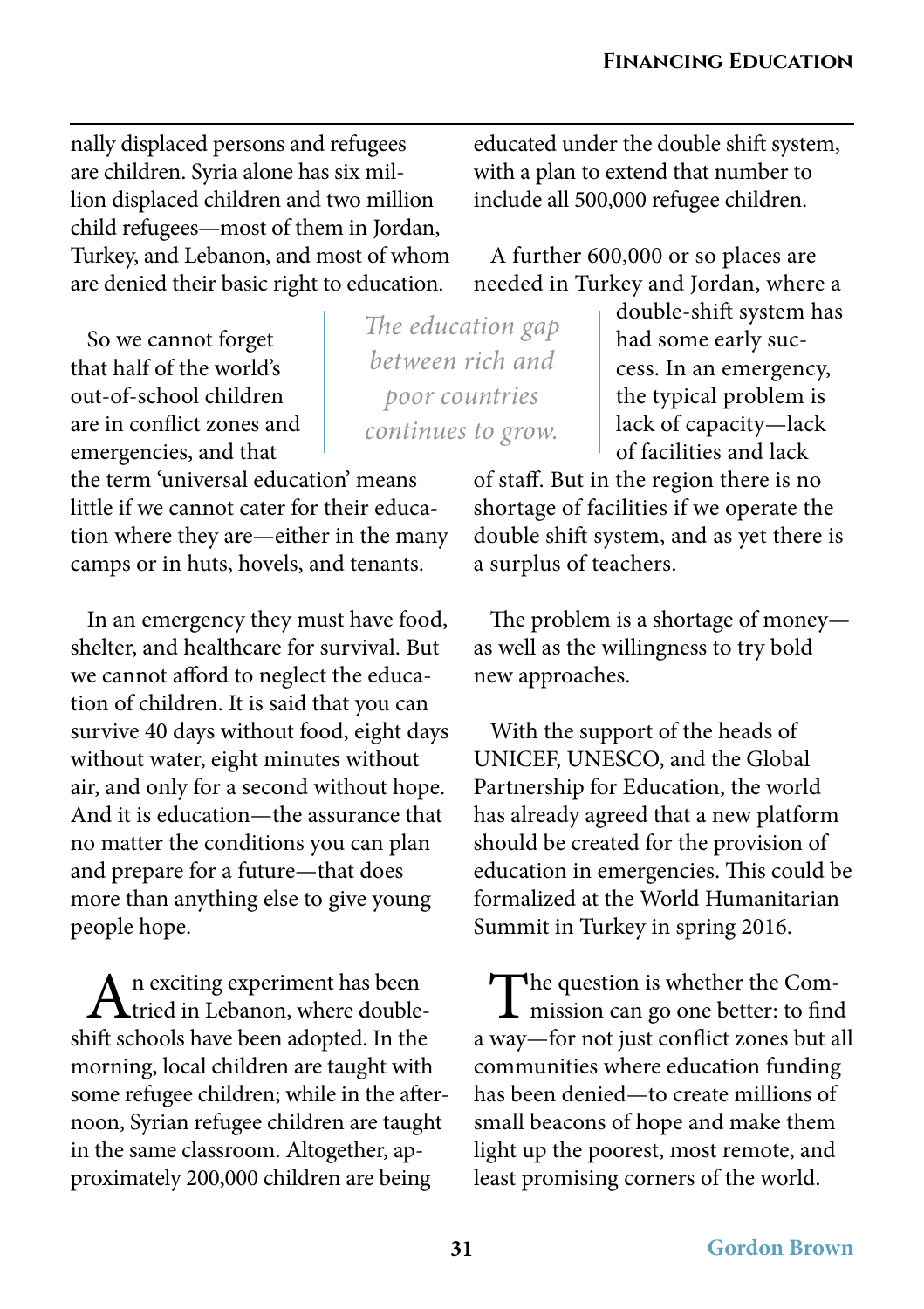Pressure for change comes not just from an assessment of the desolation of children in conflict zones, but from a new and encouraging movement of young people across the world. But

despite the Convention on the Rights of the Child adopted a quarter of a century ago, children's rights have not been given the same prominence.

But in the last few years, organizations such as Girls Not Brides (fighting child mar-

riage), the Global March Against Child Labor (calling for an end to slave labor for children) and A World At School's 1,000 Global Youth Ambassadors, have fundamentally changed the way we see education. No longer are children and young people passive recipients of services that depend on the adult community. More and more, they are actively pressing for their rights to be recognized and delivered.

So in Bangladesh, for instance, child marriage free zones have been created that have protected young girls against forced marriages. Due to their success, this model is being replicated in the rest of the Indian sub-continent and Africa.

*We will have failed if in 2030 we have expanded secondary schooling but still cannot provide quality places for that bottom 10 percent who do not yet go to primary school.*

Equally, local campaigns against child labor—whether in mines, factories, or domestic service—have pressed global companies that had previously turned a blind eye to the employment of children

> to look at their record and change course.

 $\Gamma$  the turn of the turn of the turn of the turn of the turn of the turn of the turn of the turn of the turn of the turn of the turn of the turn of the turn of the turn of the turn of the turn of the turn of the turn of century, we have seen civil rights movements against oppression of African-Americans in the United States, colonialism, apartheid in South Africa, and

discrimination against women, people with disabilities, and the LGBT communities. In 1990 and 2002, major world summits on children's rights forged a new agenda that emphasized these rights. It is time for yet another new summit, but this time one where the voices heard are not only adults but also young people themselves.

Whatever happens in the im-<br>mediate future, the twentyfirst century is going to be the century where civil rights movements are led by young people themselves. In that lies the best hope for the global pressure that will finally deliver universal education.